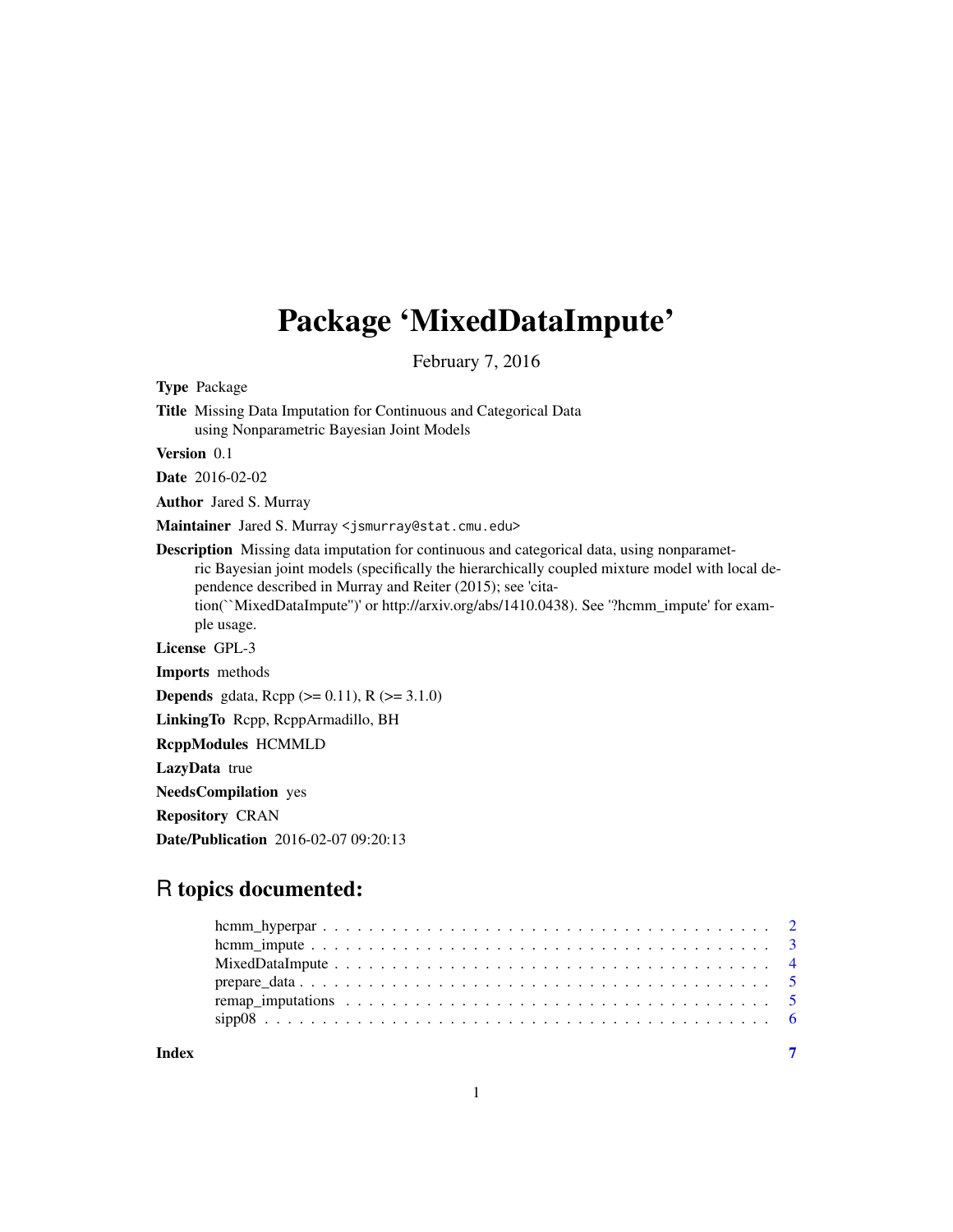<span id="page-1-0"></span>

#### Description

Generates a list of hyperparameters for use in hcmm\_impute. Specifying only hcmmdat or q AND cx will generate default values (see citation).

#### Usage

```
hcmm_hyperpar(hcmmdat = NULL, q = ncol(hcmmdat$Y), cx = hemmdat$c x,
  alpha_a = 0.5, alpha_b = 0.5, beta_x = 0.5, beta_x = 0.5, beta_x = 0.5,
 beta_y_a = 0.5, beta_y_b = 0.5, tau_a = 0.5, tau_b = 0.5, v = q + 1,
 w = q + 2, Sigma0 = diag(1, q)/v, gamma = 1/cx, sigma2_0beta = 10)
```
#### Arguments

| hcmmdat           | An hcmm_data object                                                                                                                       |
|-------------------|-------------------------------------------------------------------------------------------------------------------------------------------|
| q                 | The number of continuous variables                                                                                                        |
| <b>CX</b>         | A length p vector (where p is the number of categorical variables). $c\mathbf{x}[i]$ is the<br>number of distinct values taken by $X[,i]$ |
| alpha_a,alpha_b   |                                                                                                                                           |
|                   | Gamma prior on top-level concentration parameter, where $E(\alpha pha) = \alpha/2d$ and $\alpha$                                          |
| beta_x_a,beta_x_b |                                                                                                                                           |
|                   | Gamma prior on X model concentration parameter                                                                                            |
| beta_y_a,beta_y_b |                                                                                                                                           |
|                   | Gamma prior on Y model concentration parameter                                                                                            |
| tau_a, tau_b      | Gamma prior on coefficient precision parameters                                                                                           |
| v, w              | Degree of freedom parameters in the hierarchical inverse-Wishart/Wishart prior                                                            |
| Sigma0            | Centering matrix in the hierarchical inverse-Wishart/Wishart prior                                                                        |
| gamma             | Parameter of the symmetric Dirichlet priors in the product multinomial kernel.<br>(Should be a length p vector.)                          |
| sigma2_0beta      | Variance of the prior on B0                                                                                                               |
|                   |                                                                                                                                           |

#### Value

A list of hyperparameters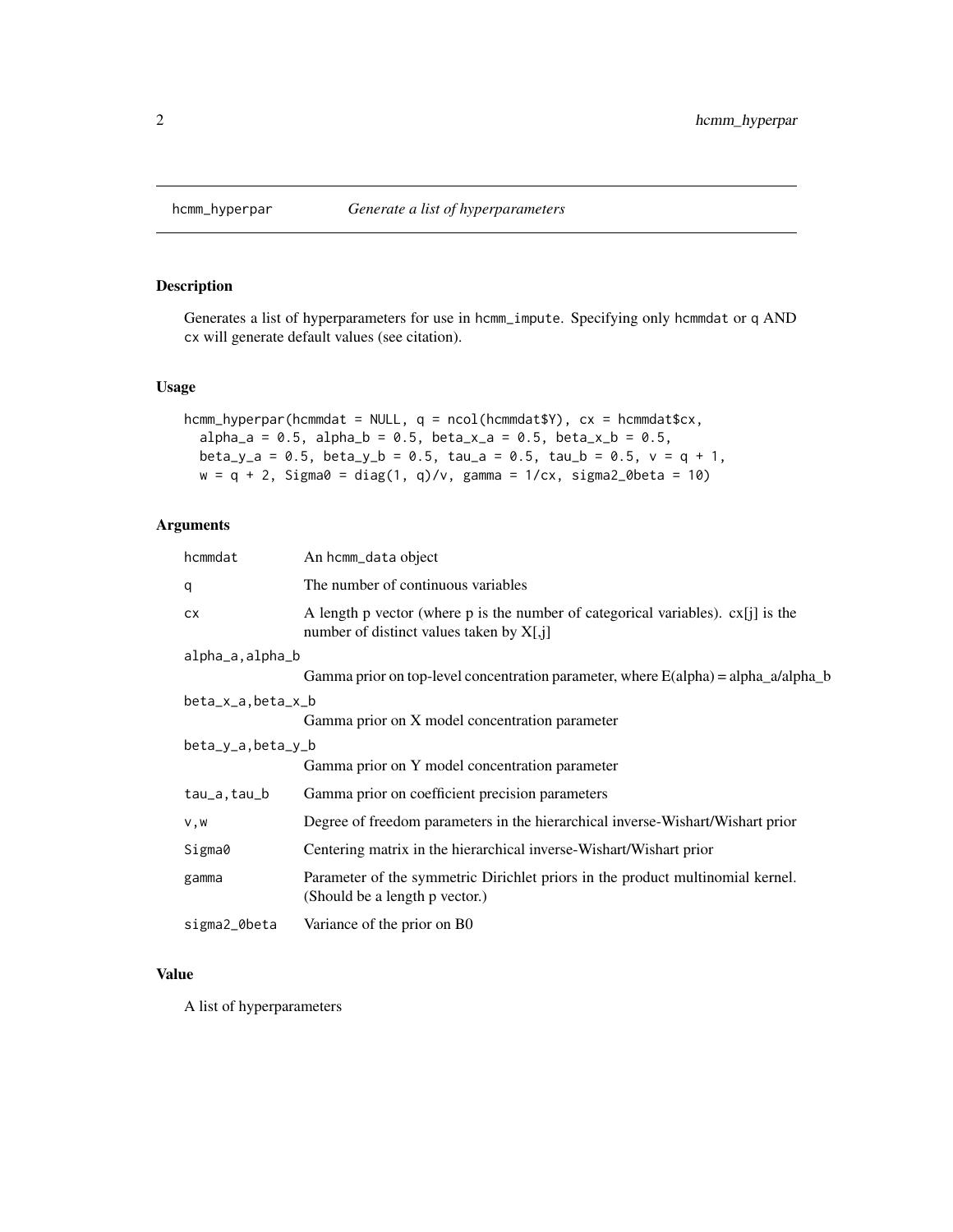#### <span id="page-2-0"></span>Description

Imputations are generated using nonparametric Bayesian joint models (specifically the hierarchcially coupled mixture model with local dependence described in Murray and Reiter (2015); see citation(MixedDataImpute) or http://arxiv.org/abs/1410.0438).

#### Usage

```
hcmm_impute(X, Y, kz, kx, ky, hyperpar = NULL, num.impute, num.burnin,
 num.skip, thin.trace = -1, status = 50)
```
#### Arguments

| $\mathsf{x}$ | A data frame of categorical variables (as factors)                                                                                                         |
|--------------|------------------------------------------------------------------------------------------------------------------------------------------------------------|
| Y            | A matrix or data frame of continuous variables                                                                                                             |
| kz           | Number of top-level clusters                                                                                                                               |
| kx.          | Number of X-model clusters                                                                                                                                 |
| ky           | Number of Y-model clusters                                                                                                                                 |
| hyperpar     | A list of hyperparameter values (see homm_hyperpar)                                                                                                        |
| num.impute   | Number of imputations                                                                                                                                      |
| num.burnin   | Number of MCMC burn-in iterations                                                                                                                          |
| num.skip     | Number of MCMC iterations between saved imputations                                                                                                        |
| thin.trace   | If negative, only save the num.impute datasets. If positive, save summaries of<br>the model state at every thin, trace iterations for diagnostic purposes. |
| status       | Interval at which to print status messages                                                                                                                 |

#### Value

A list with three elements:

imputations A list of length num.impute. Each element is an imputed dataset. trace MCMC output (currently the component sizes for the three mixture indices) model An interface to the C++ object containing the current state

#### Examples

```
## Not run:
library(MixedDataImpute)
library(mice) # For the functions implementing combining rules
```
data(sipp08)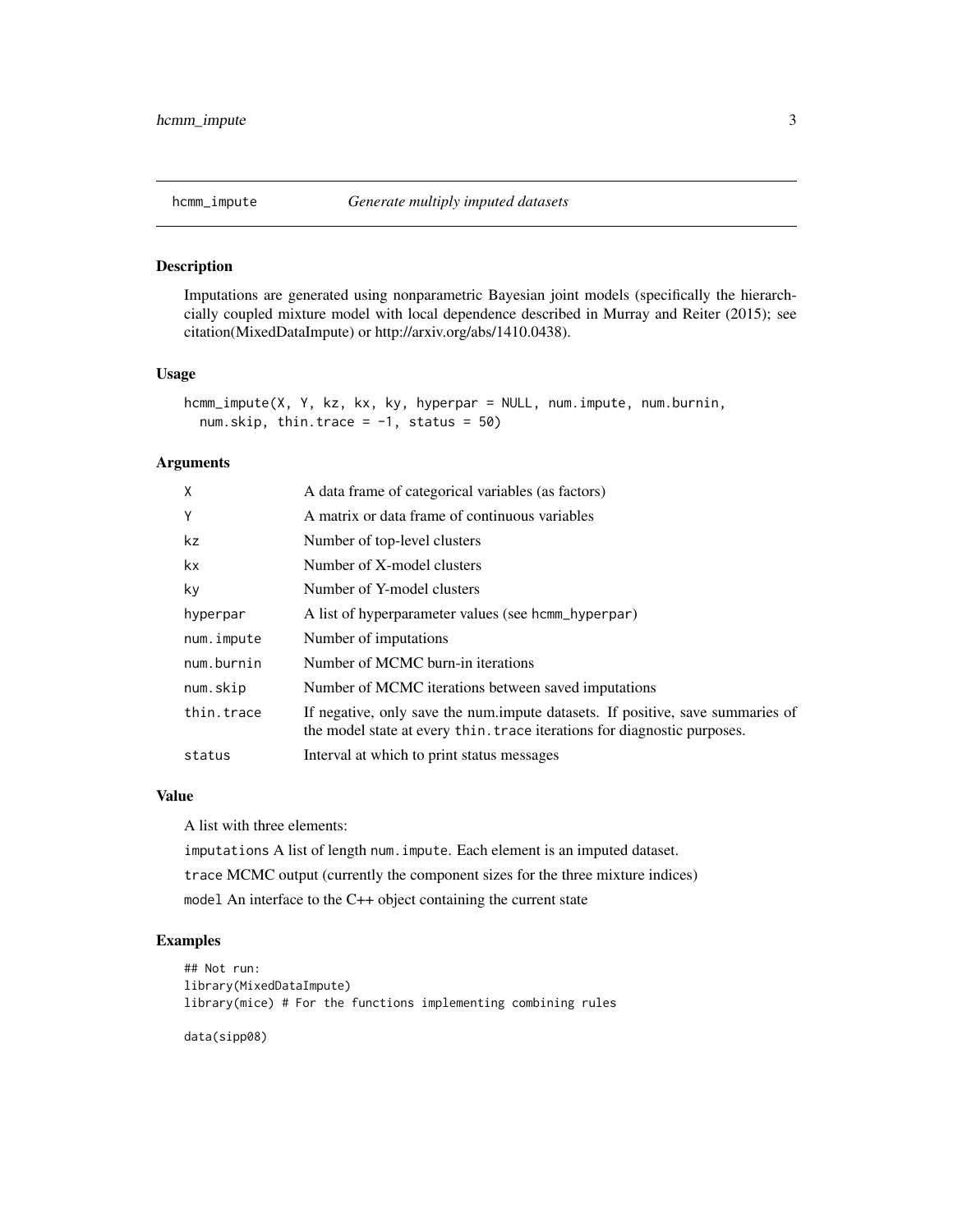```
set.seed(1)
n = 1000
s = sample(1:nrow(sipp08), n)
Y = sipp08[s,1:2]
Y[, 1] = log(Y[, 1]+1)X = sipp08[s,-c(1:2,9)] # Also removes occ code, which has ~23 levels
# MCAR with probability 0.2, for illustration purposes (not matching the paper)
Y[runif(n) < 0.2, 1] = NAY[runif(n)<0.2,2] = NAfor(j in 1:ncol(X)) X[runif(n)<0.2,j] = NA
kz = 15ky = 60kx = 90num.impute = 5
num.burnin = 10000
num.skip = 1000
thin.trace = 10imp = hcmm_impute(X, Y, kz=kz, kx=kx, ky=ky,
                  num.impute=num.impute, num.burnin=num.burnin,
                  num.skip=num.skip, thin.trace=thin.trace)
# Example of getting MI estimates for a regression, using the
# pooling functions in mice
form = total_earnings~age+I(age^2) + sex*I(own_kid!=0)
fits = lapply(imp$imputations, function(dat) lm(form, data=dat))
pooled_ests = pool(as.mira(fits))
summary(pooled_ests)
# original, complete data estimates for comparison
comdat = sipp08[s,]
condat[, 1] = log(condat[, 1]+10)summary(lm(form, data=comdat))
# true population values for comparison
pop = sipp08
pop[, 1] = log(pop[, 1]+10)summary(lm(form, data=pop))
## End(Not run)
```
MixedDataImpute *Missing data imputation for continuous and categorical data using nonparametric Bayesian joint models*

<span id="page-3-0"></span>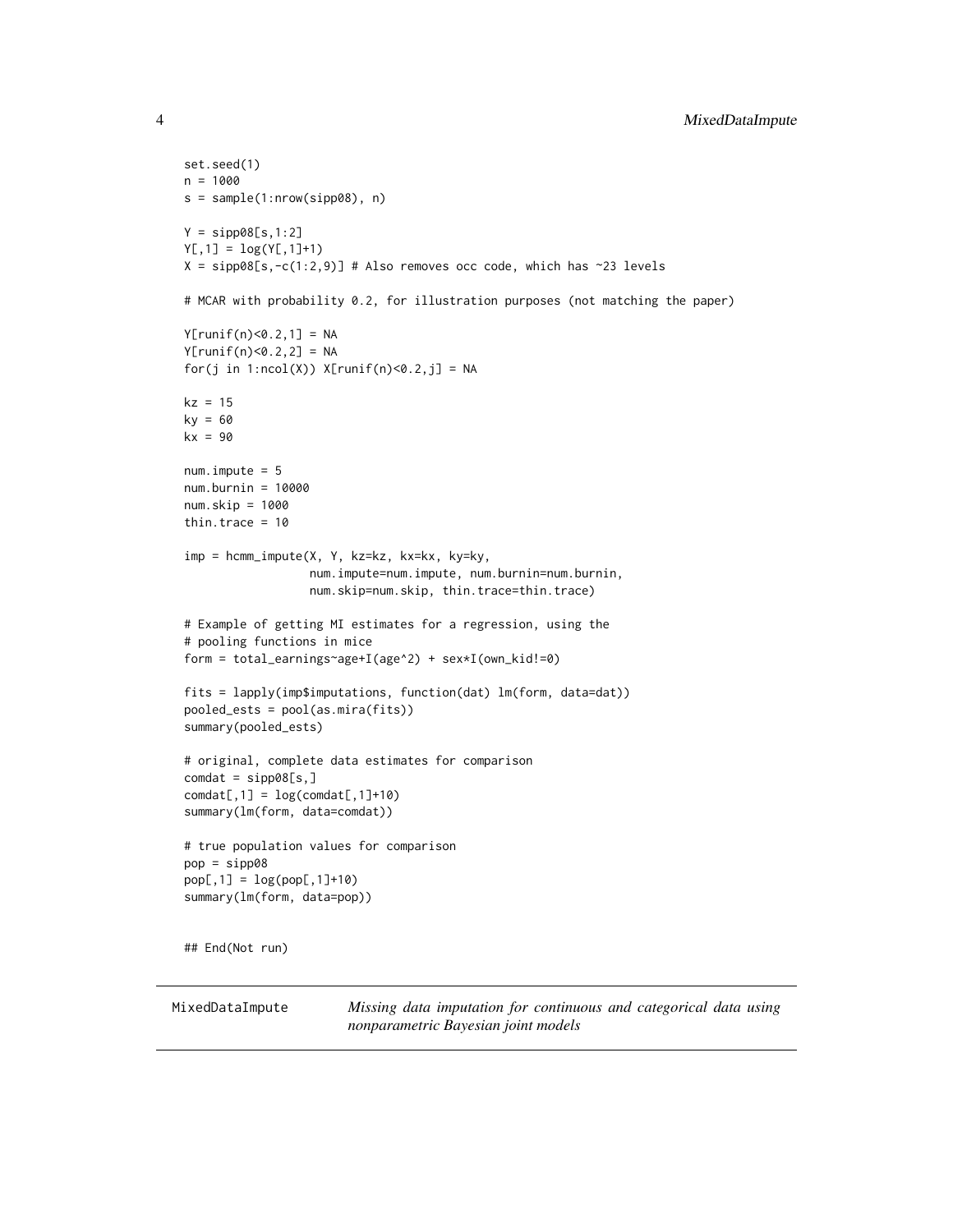#### <span id="page-4-0"></span>prepare\_data 5

#### Description

Missing data imputation for continuous and categorical data, using nonparametric Bayesian joint models (specifically the hierarchcially coupled mixture model with local dependence described in Murray and Reiter (2015); see citation(NPBayesMixedDataImpute)).

#### prepare\_data *Prepare a dataset for imputation*

#### Description

Prepares a dataset for imputation by mapping factor levels to integers and scaling Y. Primarily used by hcmm\_impute internally

#### Usage

prepare\_data(X, Y, init = TRUE)

#### Arguments

| X    | A data frame of categorical variables (as factors)                                |
|------|-----------------------------------------------------------------------------------|
|      | A matrix or data frame of continuous variables                                    |
| init | If TRUE, initialize missing values (from a marginal bootstrap of observed values) |

#### Value

An object of class hcmm\_data

remap\_imputations *Map raw imputations back to original scale/factor labels.*

#### Description

Map raw imputations back to original scale (for continuous data) or factor labels. Most users can ignore this function, which is primarily used by hcmm\_impute internally.

#### Usage

remap\_imputations(Ximp, Yimp, hcmmdat)

#### Arguments

| Ximp    | A raw imputed X matrix                                          |
|---------|-----------------------------------------------------------------|
| Yimp    | A raw imputed Y matrix                                          |
| hcmmdat | An homm data object, used to recode/rescale the raw imputations |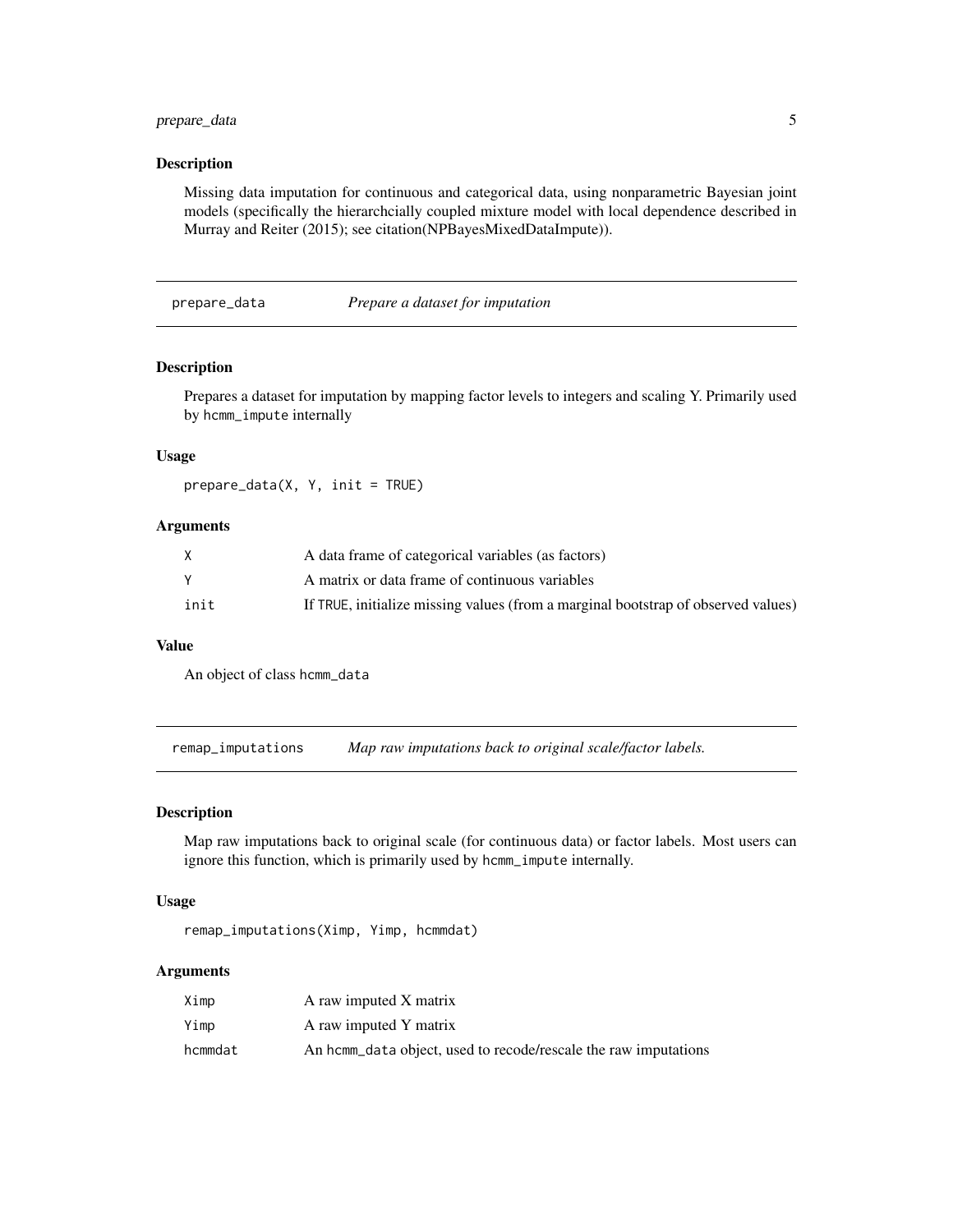#### <span id="page-5-0"></span>Value

A list with elements X and Y (transformed imputations).

sipp08 *Housholder earnings from the SIPP*

#### Description

A dataset extracted from the first wave of the 2008 Survey of Income and Program Participation, constructed by retaining all heads of household with positive earnings from employment and complete cases. This is useful as a realistic population for studying imputation routines.

#### Usage

sipp08

#### Format

A data frame with 30507 rows and 13 variables:

total\_earnings Total monthly earnings from employment (USD)

age Age (years)

sex Sex

race Single race/ethnicity

marital\_status Marital Status

born\_us Born in or outside the United States

own\_kid Number of respondent's own children living in the household

edu\_level Level of education

occ Occupation code for primary job (recoded from variable TJBOCC1 in the SIPP)

worker\_class Private/Non-profit/Government worker

union Union member

hourly Primary job is paid hourly

hrs Usual hours worked per week

#### Source

Extracted from the SIPP public use files using Anthony Damico's scripts [http://www.asdfree.](http://www.asdfree.com/) [com/](http://www.asdfree.com/)